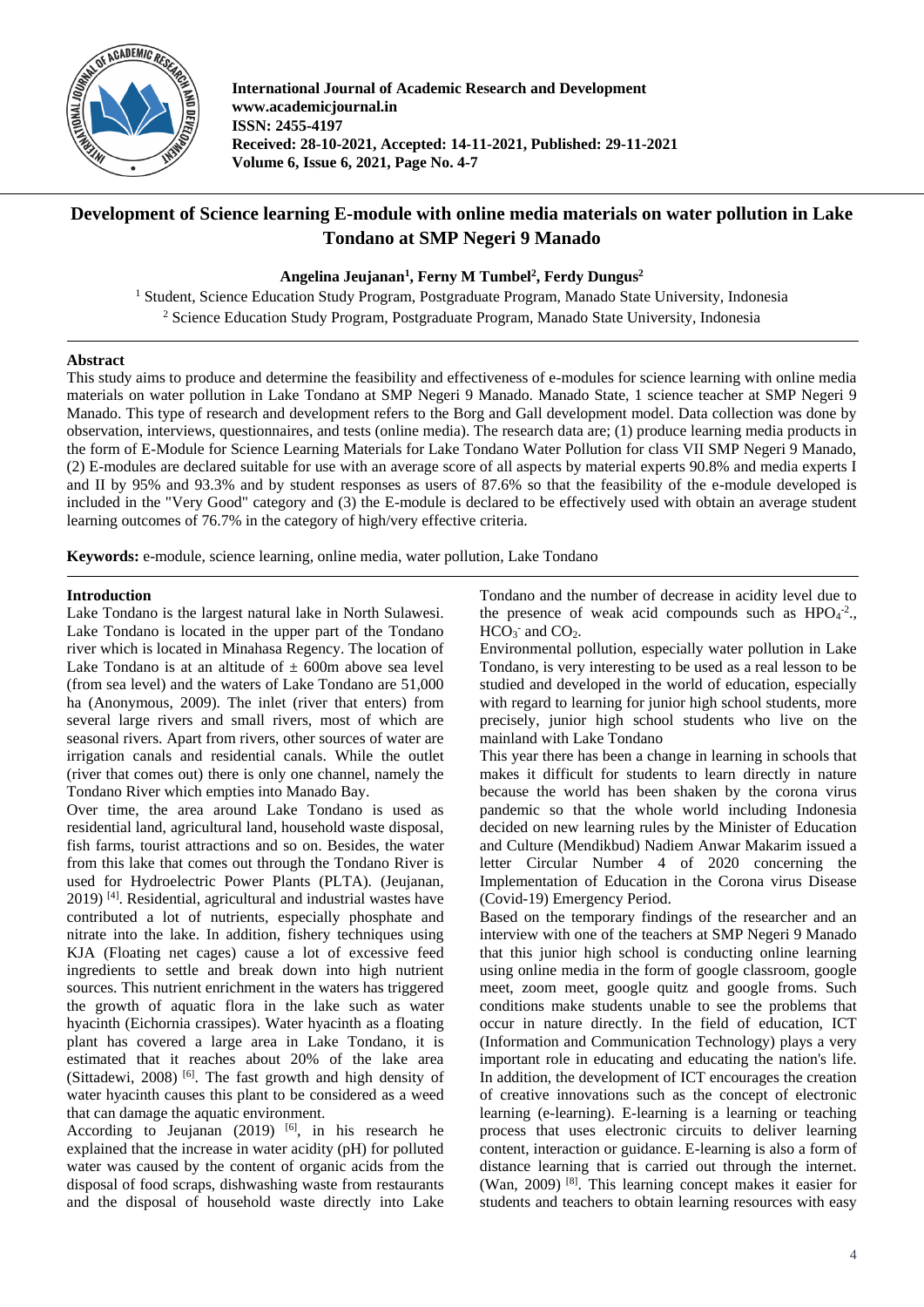and light access. In order to teach students, especially in critical thinking skills, creativity, collaboration and communication in learning (Depdiknas 2017), a teaching material media is needed in the form of electronic modules (e-modules). Related to the existing problems regarding environmental pollution in Lake Tondano where this has a relationship with science learning materials in junior high schools about environmental pollution, especially water pollution which consists of the causes and impacts as well as ways to overcome water pollution and the presentation of material in online learning through online media in order to facilitate the learning and teaching process, so this research was carried out to produce research products for e-modules for science learning with online media for water pollution materials in Lake Tondano and to determine product feasibility and product effectiveness.

# **Research Methods**

The research method used in this research is the research and development method. In this study, multi-material teaching materials were developed, namely e-modules. The subjects of this study were seventh grade students of SMP Negeri 9 Manado, 3 experts consisting of 2 science lecturers at Manado State University, 1 science teacher at SMP Negeri 9 Manado. The object of this research is the science learning e-module on Water Pollution Materials at Lake Tondano, the 2020/2021 academic year.

This study refers to the modified Borg and Gall model from Palilingan  $(2014)$  <sup>[5]</sup>, this model includes: 1) Planning, 2) Exploration Studies, 3) Initial Form Development, 4) Data collection and analysis instruments, 5) Validation consists of Expert Validation and Field Test, 6) Revision Based on the Results of Product Validation and Dissemination.

# **Results and Discussion**

# **Learning and product planning**

At this stage, planning is carried out to identify the learning objectives achieved and develop an "E-Module for Learning Science of Lake Tondano Water Pollution Materials" by utilizing online media and using the Flip Pdf Corporate Edition application. Initial product embodiment stage, approval of learning experts and product publishers for testing.

# **Exploration Studies**

Preliminary research or initial observations of the school where the research will be carried out. Conducting a survey in schools by interviewing subject teachers in schools regarding learning and the media used to support learning in the midst of the COVID-19 pandemic.

# **Early form development**

The materials contained in this e-module come from the results of the author's own thesis research in 2018//2019 on Water Pollution in Lake Tondano which is used as a source besides that there are research sources in the form of printed books, the internet, journals and books. other online. All materials are processed into MS-Word to produce a science learning module for Lake Tondano water pollution. The creation of the Science Learning E-Module Framework and the use of the Flip Pdf Corporate Edition application to convert science learning modules into e-modules, namely the developed E-modules containing videos, audio and images.

## **Data collection and analysis instruments**

The instruments used in data collection are Questionnaires and Tests. Questionnaires used by researchers are e-module material expert questionnaires, e-module media experts and student/student respondent questionnaires. Meanwhile, the tests used are the initial test questions (posttest) and the final questions (prettest). Data analysis using MS. Excel to calculate instrument data and learning outcomes obtained.

# **Validation**

# **Media expert validation**

Based on the validation data of learning media experts, the total number of very suitable categories (SS) 19, suitable categories (S) 11, not suitable categories (TS) and very unsuitable categories (STS) did not exist.

**The data obtained above by comparing the number of scores achieved with the maximum number of values then multiplied by 100% according to (Arikunto, 2006) [7], as follows:**

(Total score achieved)/(Total maximum score) x 100%= 109/120 x100%=90.8%

From the above calculation, the percentage is 90.8%. The percentage is included in the valid category (no revision needed).

#### **Material expert validation**

Based on the data of material expert 1 (Lecturer) and material expert 2 (Teacher) obtained the total number of categories in material expert 1 very suitable (SS) 24, appropriate category (S) 6, inappropriate category (TS) and very inappropriate category (STS). does not exist, while in material expert 2 it is very suitable (SS) 22, the category is appropriate (S) 8, the category is not suitable (TS) and the category is not very suitable (STS) is not present.

The data obtained above by comparing the number of values achieved with the maximum number of values then multiplied by 100% according to (Arikunto, 2006)<sup>[7]</sup>.

# **Results of material experts' percentage 1**

(Total score achieved)/(Total maximum score) x 100%= 114/120 x100%=95%

#### **Results of material expert's presentation 2**

(Total score achieved)/(Total maximum score) x  $100\%$  = 112/120 x100%=93.3%

From the above calculation, the percentage of material expert test 1 is 95% and material expert 2 is 93.3%. The percentage is included in the valid category (no revision is needed).

#### **Student response validation**

Based on student response data, it was obtained that the total category was very suitable (SS) 87.6%, suitable category (S) 33%, not suitable category (TS) 55% and very unsuitable category (STS) 85.2%. Thus, it can be concluded that students gave a positive response to the e-module of science learning about Lake Tondano water pollution that was given and there were no changes to be revised in the revision phase 2, so the trial could be continued to the field trial stage.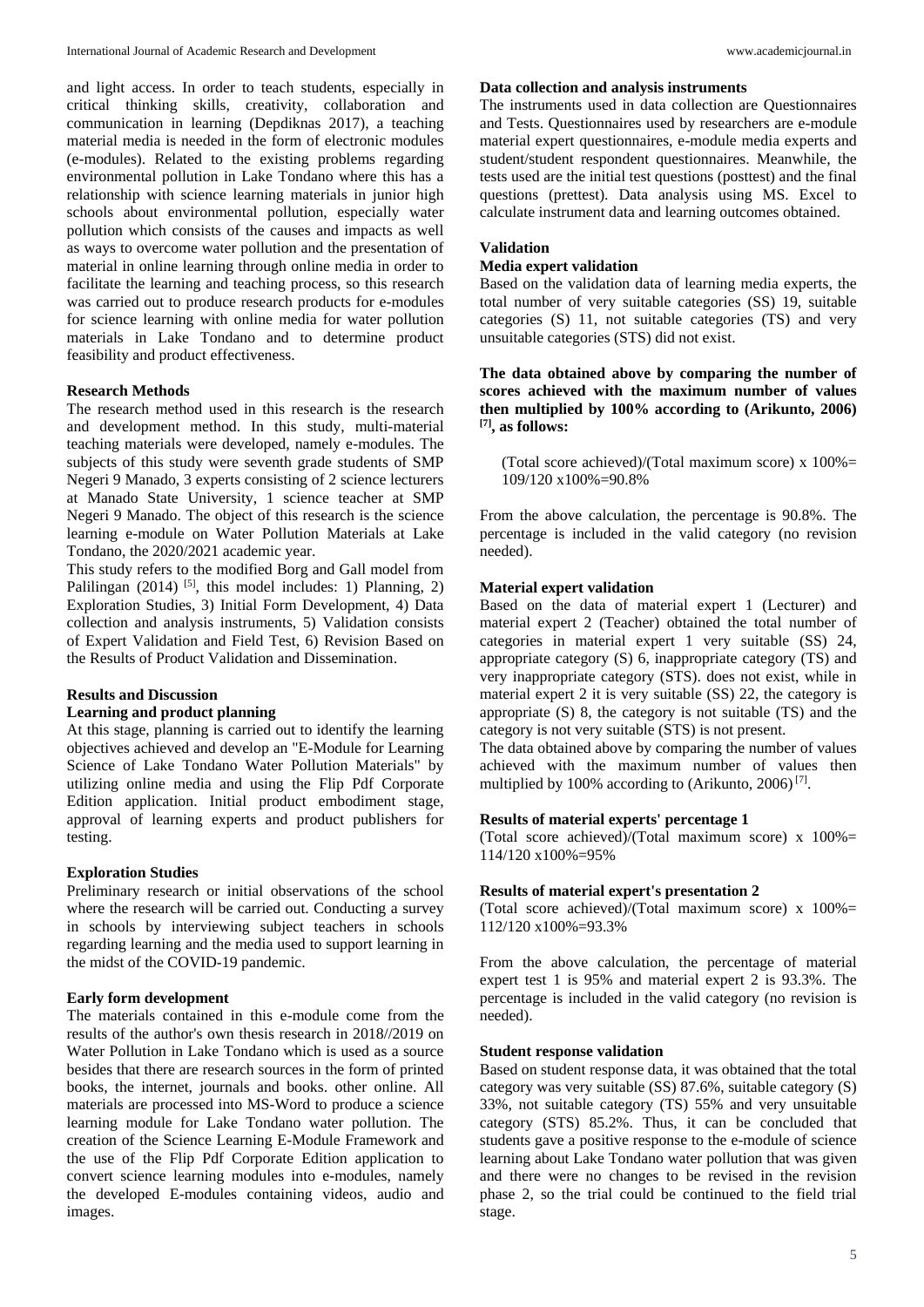#### **Field test Small group test**

Based on small group test data, it can be obtained that all respondents 1-5 gave varied responses to 30 indicators of eligibility criteria for content, language, usefulness of graphics with categories at very suitable (SS) 71.33%, appropriate category (S) 64.5%, the unsuitable category (TS) and the very unsuitable category (STS) did not exist. From the calculation above, the percentage that is included in the category is quite valid / does not need revision.

# **Large group Test**

|  |  |  |  |  | Table 1: Summary of pretest and posttest result data |
|--|--|--|--|--|------------------------------------------------------|
|--|--|--|--|--|------------------------------------------------------|

| No.      | <b>Statistics</b>      | <b>Statistic Value</b> |           |  |  |
|----------|------------------------|------------------------|-----------|--|--|
|          |                        | <b>Pre-test</b>        | Post-test |  |  |
|          | Minimum Score          | 20                     | 50        |  |  |
|          | Maximum Score          | 85                     |           |  |  |
| <u>.</u> | Sum(5)                 | 1810                   | 2305      |  |  |
| ٠.       | Mean $(x)$             | 60,3                   | 76,8      |  |  |
| J.       | Completenes percentage | 23.3%                  | 76.7%     |  |  |

The results of the learning outcomes test that was carried out to 30 students with the KKM determined by the school was 75. Based on table 3.4 it can be seen that the average analysis of the pretest test results was 60.3 learning outcomes with completeness reaching 23.3% while the analysis of the average results posttest test is 76.8 learning outcomes with completeness reaching 76.7%. This means that the learning device meets the qualifications effectively because it has high/very effective criteria.

# **Revision based on validation results**

After going through the stages of product development and testing to students.

This science learning module teaching material product has been revised or improved. The results of the development of "E-Module Science Learning Materials for Lake Tondano Water Pollution". (Product Link: https://s.id/BU87c), this link may be shared via online media with the following display:



**Fig 1:** E-module display on laptop



**Fig 2:** Display of e-modules on android (Hp)